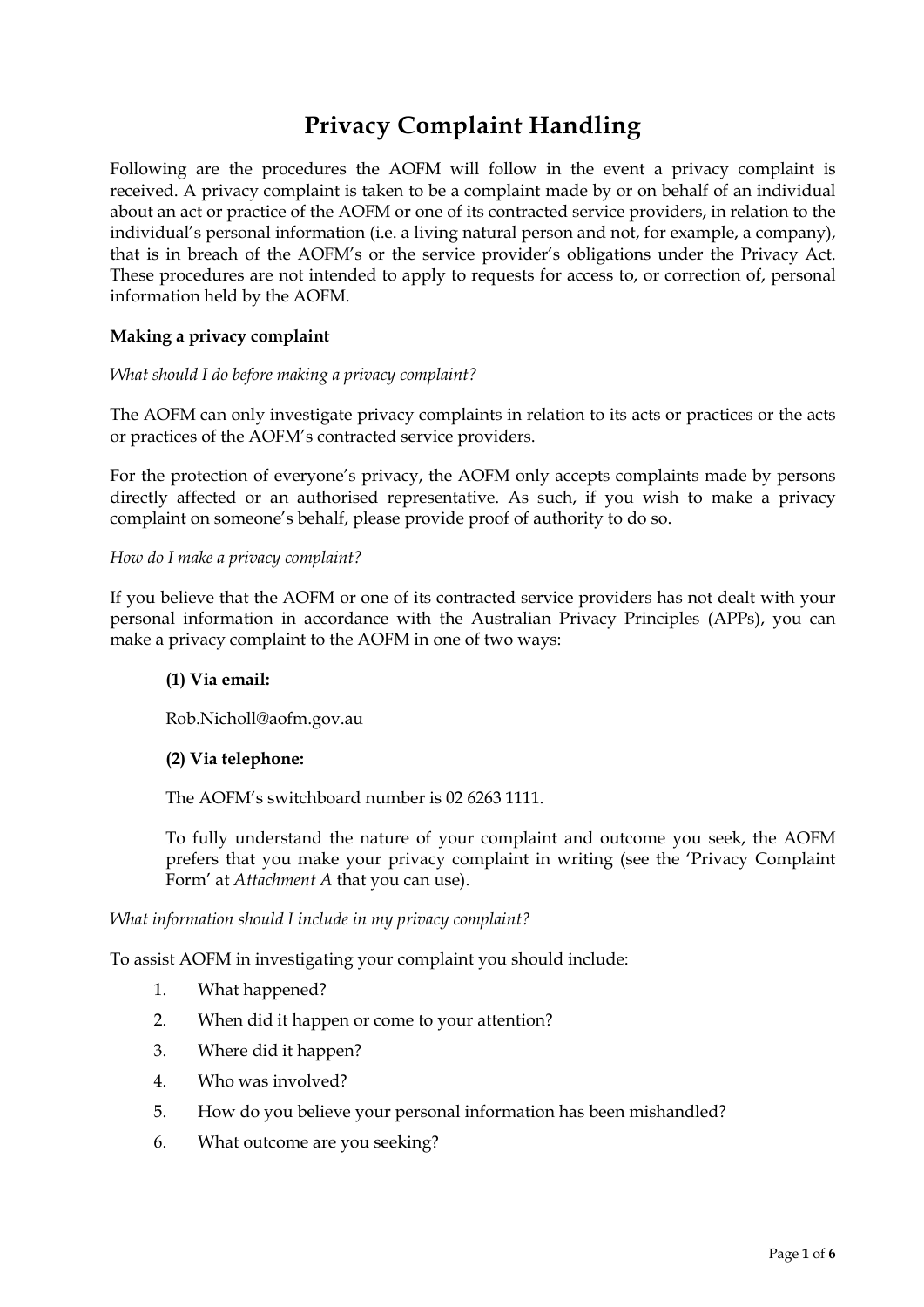#### **Anonymous complaints**

Please note that the AOFM can generally accept anonymous complaints although this could limit how it is investigated. An example of where an anonymous complaint would be investigated is where an alleged breach involved the privacy of multiple individuals, such as data leakage.

## **Third parties**

It may be necessary to contact third parties named in your privacy complaint. This may necessitate disclosing the nature of your privacy complaint and your identity. You can advise us that you do not wish for the AOFM to do this, however, please be aware that this may mean the AOFM cannot properly investigate and resolve your privacy complaint.

## **How long will the AOFM take?**

Initial acknowledgement is within five business days of it being received by the AOFM's Privacy Champion.

Investigation and responses depend on the nature and complexity of the issues involved. Written notification of a complaint outcome will generally be within twenty business days; otherwise an update on the progress of your complaint will be provided.

#### **What happens if I am not satisfied with the AOFM's response?**

If you are unhappy with the AOFM's response to your privacy complaint you can lodge a written complaint with the Office of the Australian Information Commissioner (OAIC). More information about the OAIC and how to lodge a complaint can be found on [the OAIC website.](http://www.oaic.gov.au/) The OAIC generally prefers that individuals complain to the agency in the first instance before complaining to the OAIC.

## **Privacy complaint handling procedures**

AOFM officer receiving a complaint:

- If a verbal privacy complaint is received via telephone, the complainant should be encouraged to submit their complaint in writing otherwise the officer receiving the complaint should:
	- o document the verbal complaint;
	- o capture the complainant's contact details (at a minimum this should include a telephone number, but ideally would also include an email or postal address);
	- o advise the complainant that details of the privacy complaint and their contact details will be forwarded to the AOFM's Privacy Champion;
	- o if the complainant is unwilling to provide their contact details or would like to use a pseudonym or be anonymous, advise the complainant that it will probably be difficult to properly investigate or respond to their complaint and it may not be possible for the AOFM to provide a response to the complainant;
	- o refer the privacy complaint promptly to the Privacy Champion.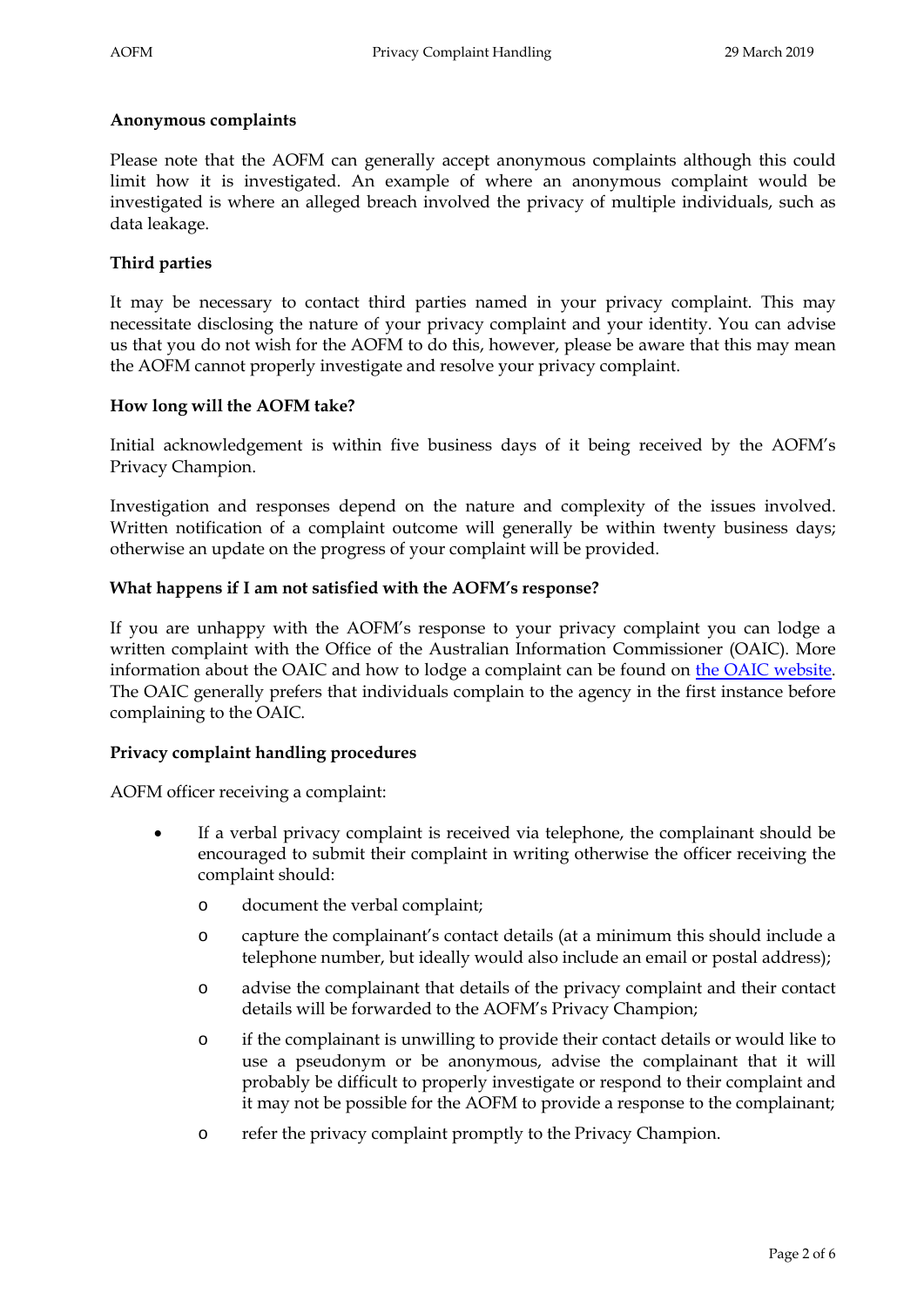Written privacy complaints should be promptly forwarded to the Privacy Champion.

The Privacy Champion will:

- acknowledge the individual's privacy complaint within five business days of receipt;
- liaise with the complainant as appropriate to seek any relevant information necessary to investigate the privacy complaint and to identify the outcome the complainant is seeking;
- impartially assess and investigate the privacy complaint;
- appropriately document the investigation process;
- advise the complainant of the outcome of the investigation and the proposed action, if any, the AOFM intends to take;
- provide the complainant with information on how to make a complaint to the Office of the Australian Information Commissioner (OAIC) if they are unhappy with the outcome of the AOFM's investigation;
- if the outcome of the investigation concludes that the AOFM or one of its contracted service providers appears to have mishandled an individual's personal information, direct actions appropriate to ensure a similar incident does not occur again.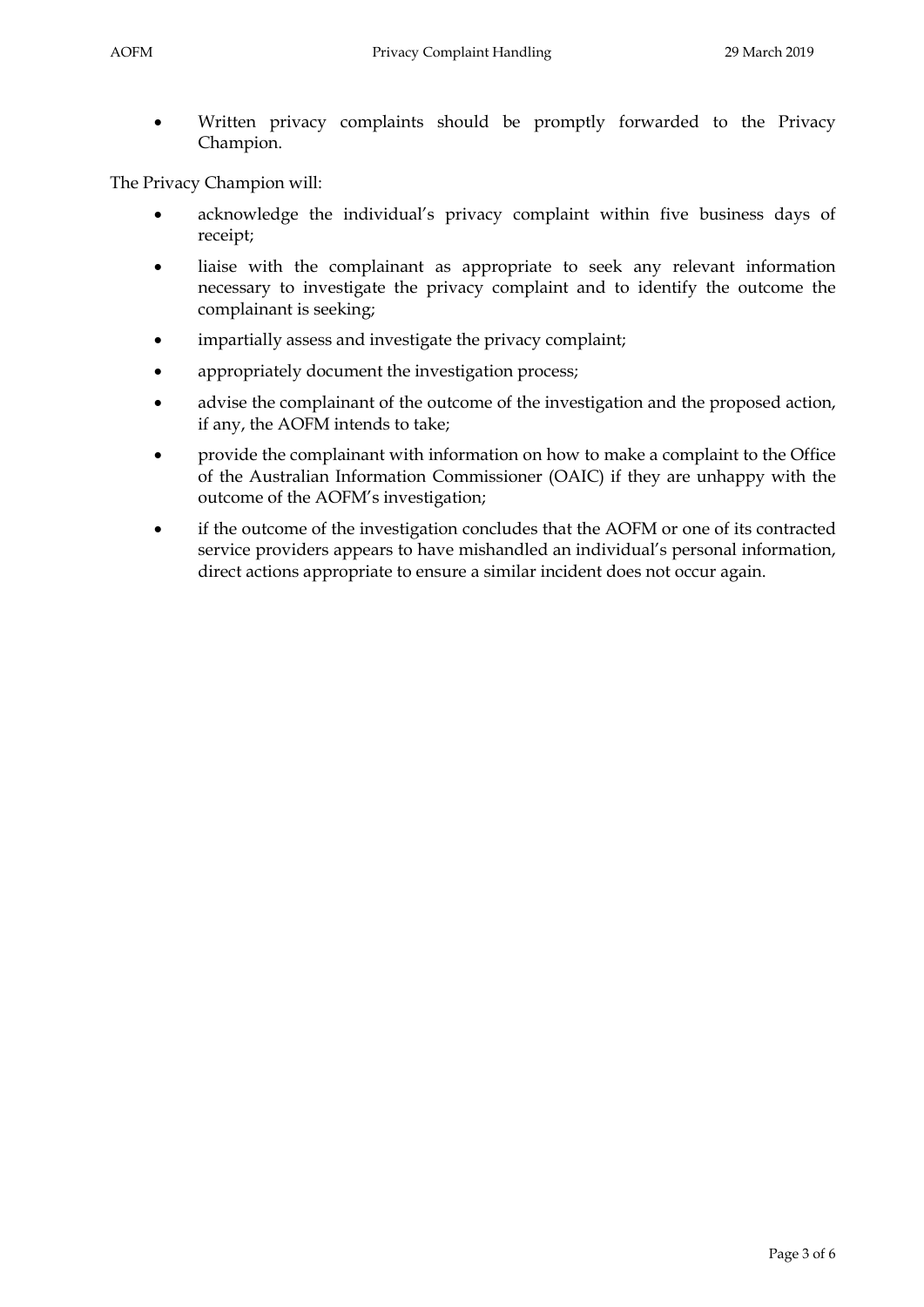*Attachment A*

## **Privacy Complaint Form**

This form is provided to assist you – the more information you can provide the better the investigation can be.

For the protection of everyone's privacy the AOFM only accepts complaints made by the relevant individual or an authorised representative. As such, if you wish to make a privacy complaint on someone's behalf, please provide proof of authority to do so.

## **Complainant details**

| Name:    |                                                           |                                                 |
|----------|-----------------------------------------------------------|-------------------------------------------------|
| Address: | <u> 1989 - Andrea Andrewski, fransk politik (d. 1989)</u> |                                                 |
|          |                                                           |                                                 |
|          |                                                           |                                                 |
|          | Mobile:                                                   | <u> 1989 - Andrea Station Barbara (h. 1989)</u> |
| Email:   |                                                           |                                                 |

If you are complaining on behalf of someone else please include that person's name and your relationship to that person below:

\_\_\_\_\_\_\_\_\_\_\_\_\_\_\_\_\_\_\_\_\_\_\_\_\_\_\_\_\_\_\_\_\_\_\_\_\_\_\_\_\_\_\_\_\_\_\_\_\_\_\_\_\_\_\_\_\_\_\_\_\_\_\_\_\_\_\_\_\_\_\_\_\_\_\_\_\_\_\_\_\_\_\_\_\_

 $\_$  ,  $\_$  ,  $\_$  ,  $\_$  ,  $\_$  ,  $\_$  ,  $\_$  ,  $\_$  ,  $\_$  ,  $\_$  ,  $\_$  ,  $\_$  ,  $\_$  ,  $\_$  ,  $\_$  ,  $\_$  ,  $\_$  ,  $\_$  ,  $\_$  ,  $\_$  ,  $\_$  ,  $\_$  ,  $\_$  ,  $\_$  ,  $\_$  ,  $\_$  ,  $\_$  ,  $\_$  ,  $\_$  ,  $\_$  ,  $\_$  ,  $\_$  ,  $\_$  ,  $\_$  ,  $\_$  ,  $\_$  ,  $\_$  ,

*NOTE: please submit proof of your authorisation with this form (e.g. written authorisation by the individual)*

## **How do you believe your privacy has been breached?**

(Please provide sufficient detail to enable the AOFM to appropriately investigate your complaint, e.g. what happened, when did it happen or come to your attention, where did it happen, who was involved, what Australian Privacy Principles (APPs) do you believe have been breached, how do you believe your personal information has been mishandled?)

\_\_\_\_\_\_\_\_\_\_\_\_\_\_\_\_\_\_\_\_\_\_\_\_\_\_\_\_\_\_\_\_\_\_\_\_\_\_\_\_\_\_\_\_\_\_\_\_\_\_\_\_\_\_\_\_\_\_\_\_\_\_\_\_\_\_\_\_\_\_\_\_\_\_\_\_\_\_\_\_\_\_\_\_\_

\_\_\_\_\_\_\_\_\_\_\_\_\_\_\_\_\_\_\_\_\_\_\_\_\_\_\_\_\_\_\_\_\_\_\_\_\_\_\_\_\_\_\_\_\_\_\_\_\_\_\_\_\_\_\_\_\_\_\_\_\_\_\_\_\_\_\_\_\_\_\_\_\_\_\_\_\_\_\_\_\_\_\_\_\_

 $\_$  ,  $\_$  ,  $\_$  ,  $\_$  ,  $\_$  ,  $\_$  ,  $\_$  ,  $\_$  ,  $\_$  ,  $\_$  ,  $\_$  ,  $\_$  ,  $\_$  ,  $\_$  ,  $\_$  ,  $\_$  ,  $\_$  ,  $\_$  ,  $\_$  ,  $\_$  ,  $\_$  ,  $\_$  ,  $\_$  ,  $\_$  ,  $\_$  ,  $\_$  ,  $\_$  ,  $\_$  ,  $\_$  ,  $\_$  ,  $\_$  ,  $\_$  ,  $\_$  ,  $\_$  ,  $\_$  ,  $\_$  ,  $\_$  ,

\_\_\_\_\_\_\_\_\_\_\_\_\_\_\_\_\_\_\_\_\_\_\_\_\_\_\_\_\_\_\_\_\_\_\_\_\_\_\_\_\_\_\_\_\_\_\_\_\_\_\_\_\_\_\_\_\_\_\_\_\_\_\_\_\_\_\_\_\_\_\_\_\_\_\_\_\_\_\_\_\_\_\_\_\_

 $\_$  ,  $\_$  ,  $\_$  ,  $\_$  ,  $\_$  ,  $\_$  ,  $\_$  ,  $\_$  ,  $\_$  ,  $\_$  ,  $\_$  ,  $\_$  ,  $\_$  ,  $\_$  ,  $\_$  ,  $\_$  ,  $\_$  ,  $\_$  ,  $\_$  ,  $\_$  ,  $\_$  ,  $\_$  ,  $\_$  ,  $\_$  ,  $\_$  ,  $\_$  ,  $\_$  ,  $\_$  ,  $\_$  ,  $\_$  ,  $\_$  ,  $\_$  ,  $\_$  ,  $\_$  ,  $\_$  ,  $\_$  ,  $\_$  ,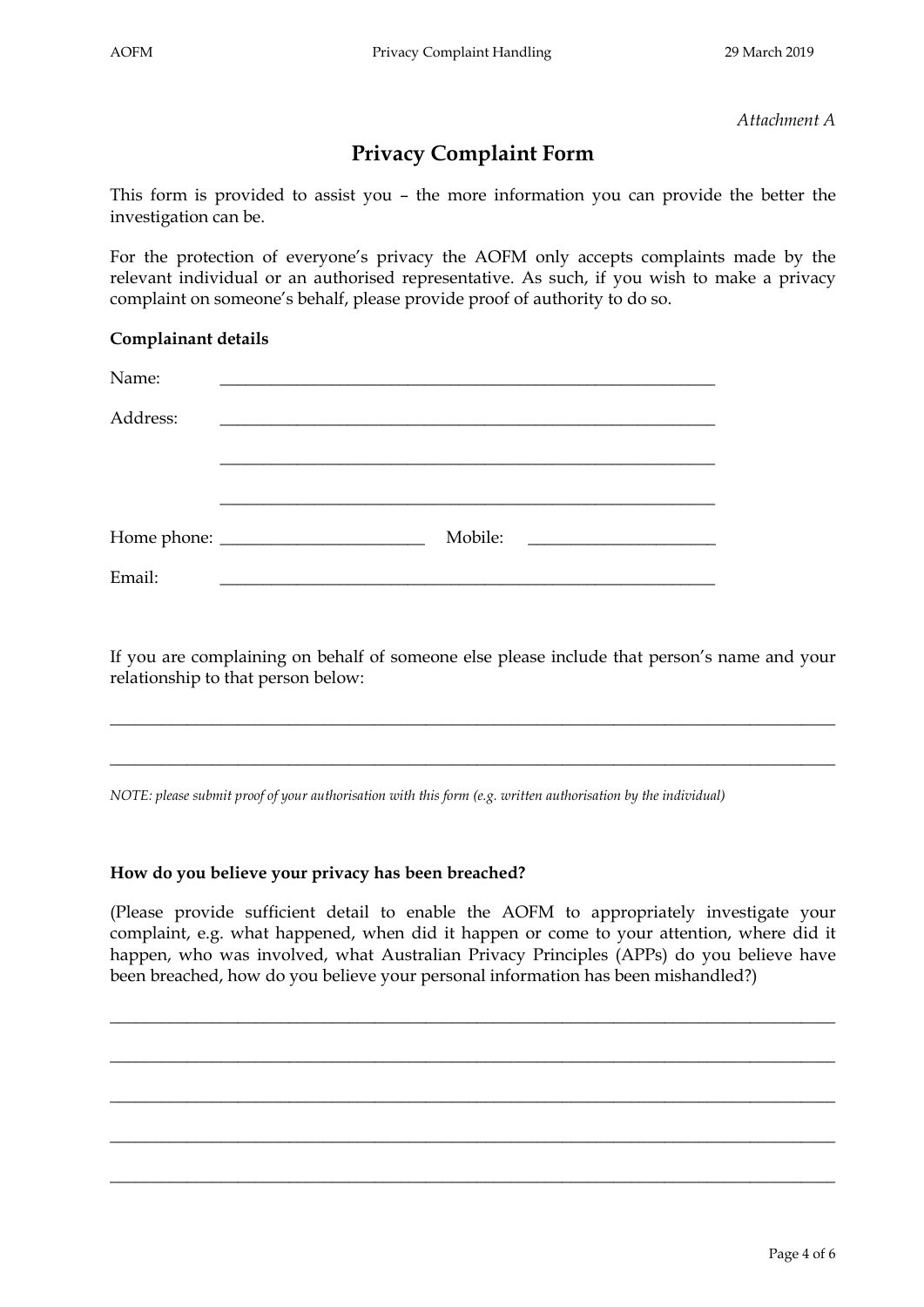## What impact has this had on you?

## What outcome from the AOFM are you seeking?

## **Documents**

Please attach copies of any documents you consider may assist the AOFM investigate your privacy complaint.

| Complainant's signature | Jate |
|-------------------------|------|
|                         |      |